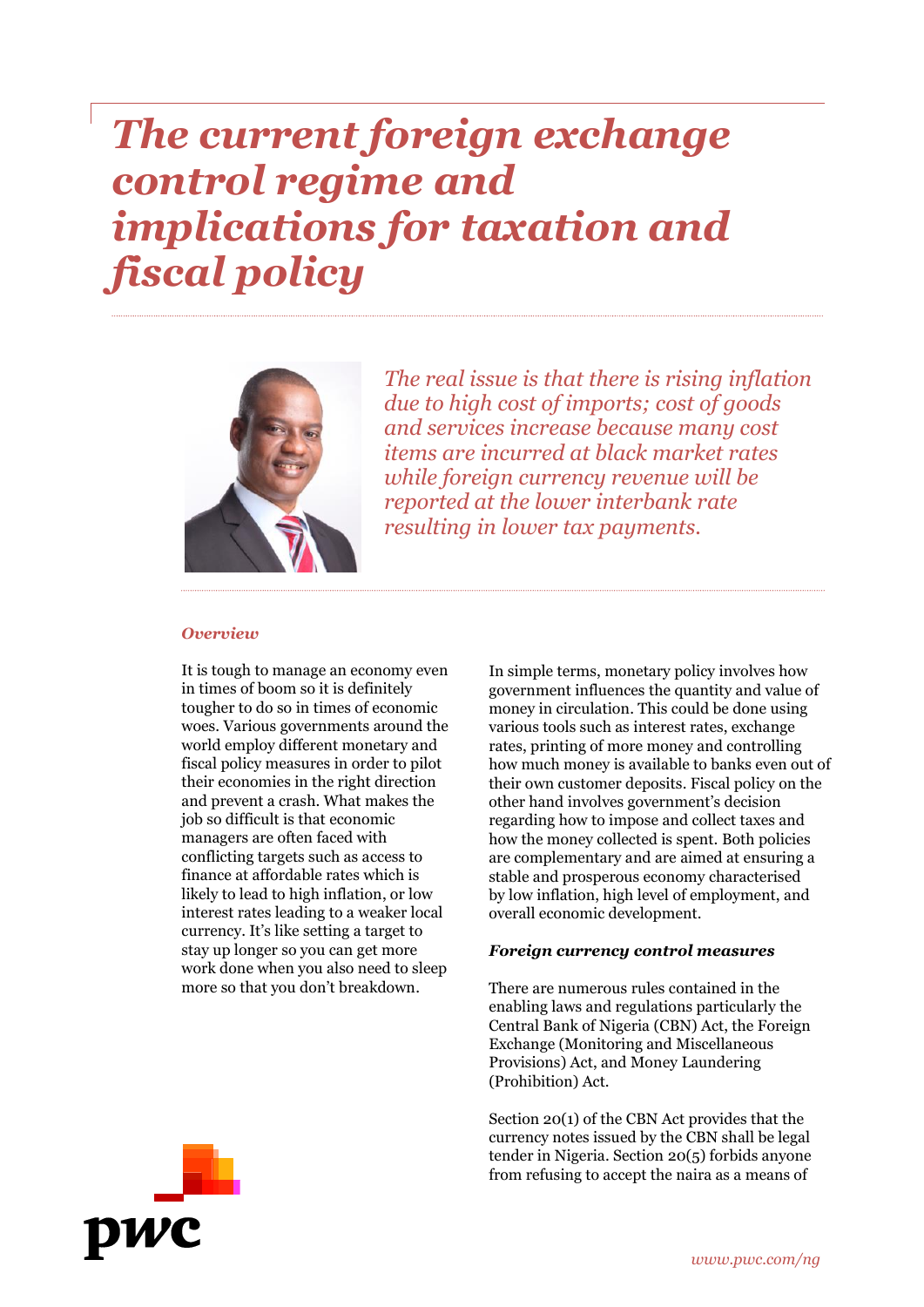payment in Nigeria but empowers the CBN to prescribe the circumstances and conditions under which other currencies may be used as a medium of exchange. It is clear from these provisions that pricing in foreign currency is not prohibited but refusal to collect naira as payment.

Section 1(2) of the Foreign Exchange Act (FEA) empowers the CBN, with the approval of the finance minister, to issue guidelines from time to time, to regulate the procedures for transactions in foreign currency. Section 8 requires that such guidelines issued for supervision and monitoring must be consistent with the FEA. Based on section 10, an eligible transaction for the purchase of foreign exchange includes any transaction adequately supported by appropriate documentation except where the transaction is prohibited by law.

## *Key issues and matters arising*

Given the downward pressure on naira as a result of the steep decline in foreign currency revenue accruing to government from petroleum, the CBN has taken a series of measures aimed at addressing the issues. First, naira was devaluated in November 2014 from about 160 to 176 to the US\$. A further decline took place in February 2015 when the CBN suspended the dollar auction system and set a new target of 196.5 for the interbank rate (this has just been increased to 197).

The naira devaluation did very little to stem the pressure and so in April 2015 the CBN issued a Press Release indicating that some institutions price their goods and services in foreign currencies and demand payments in foreign currencies rather than the naira, which is the legal tender in Nigeria. Reference was made to section 20 of the CBN Act of 2007, which states that the currency notes issued by the CBN shall be legal tender in Nigeria…for the payment of any amount. The focus in this case was on payment rather than pricing.

However, on 21 May 2015, another circular was issued to the effect that pricing of goods and services must only be in naira referencing section 20(5). It is however instructive to note that the section does not prohibit pricing in other currencies, it only prohibits refusal to accept payment in naira. The circular exempts certain organisations from receipts and payments in foreign currencies including revenue agencies, operators in the oil and gas industry, maritime, aviation and operators in the free trade zones.

On 23 June 2015, a directive was released by the CBN to exclude certain transactions from eligibility to access foreign exchange in the Nigerian foreign exchange market. A list of 40 prohibited items was provided including rice, cement etc. On 30 June, a circular was issued to clarify that the items which are prohibited cannot be funded through interbank, exports proceeds and Bureau de Change (BDC). On 1 July 2015, furniture was added to the list to make it 41 items. The list is subject to review at any time.

One of the reasons given for the action is to encourage local production even though it seems the main objective is to preserve the dwindling foreign reserve given that local production (of say rice) will not happen overnight and people won't stop eating in the meantime. It is the same logic that crude oil should be refined locally but the importation of refined products is not classified as "Not Valid for Forex" until local demand can be met by local supply. While the exchange rate in the interbank has been fairly stable, the rate in the parallel market has now devalued to over 240.

It is clear that the CBN is making a lot of effort to address a rather difficult situation but their job is made more difficult and less effective due to the lack of complementing fiscal policy measures.

# *Tax and fiscal policy implications*

Under the current exchange regime, businesses that incur foreign currency denominated costs and other obligations will, in many cases, pay at much higher rates (in the parallel market) and therefore take higher tax deductions while those who earn foreign currency are required to sell at the lower interbank rate. This means they will have less income and profits on which to pay income tax. The disparity could potentially lead to round tripping by some individuals who buy at the official rate and sell at black market rate. Sadly such activities are largely in the informal and hidden economy so they don't even get taxed which increases their gains but deepens government's pains.

For upstream oil companies, their tax payments will also reduce since they incur substantial naira expenses which they will convert to US\$ using the lower interbank rates resulting in higher US\$ tax deductions and hence less dollar tax payments.

In addition, there will be a decline in tertiary education tax as assessable profits of companies will be negatively impacted and a deep in information technology (IT) tax revenue given the